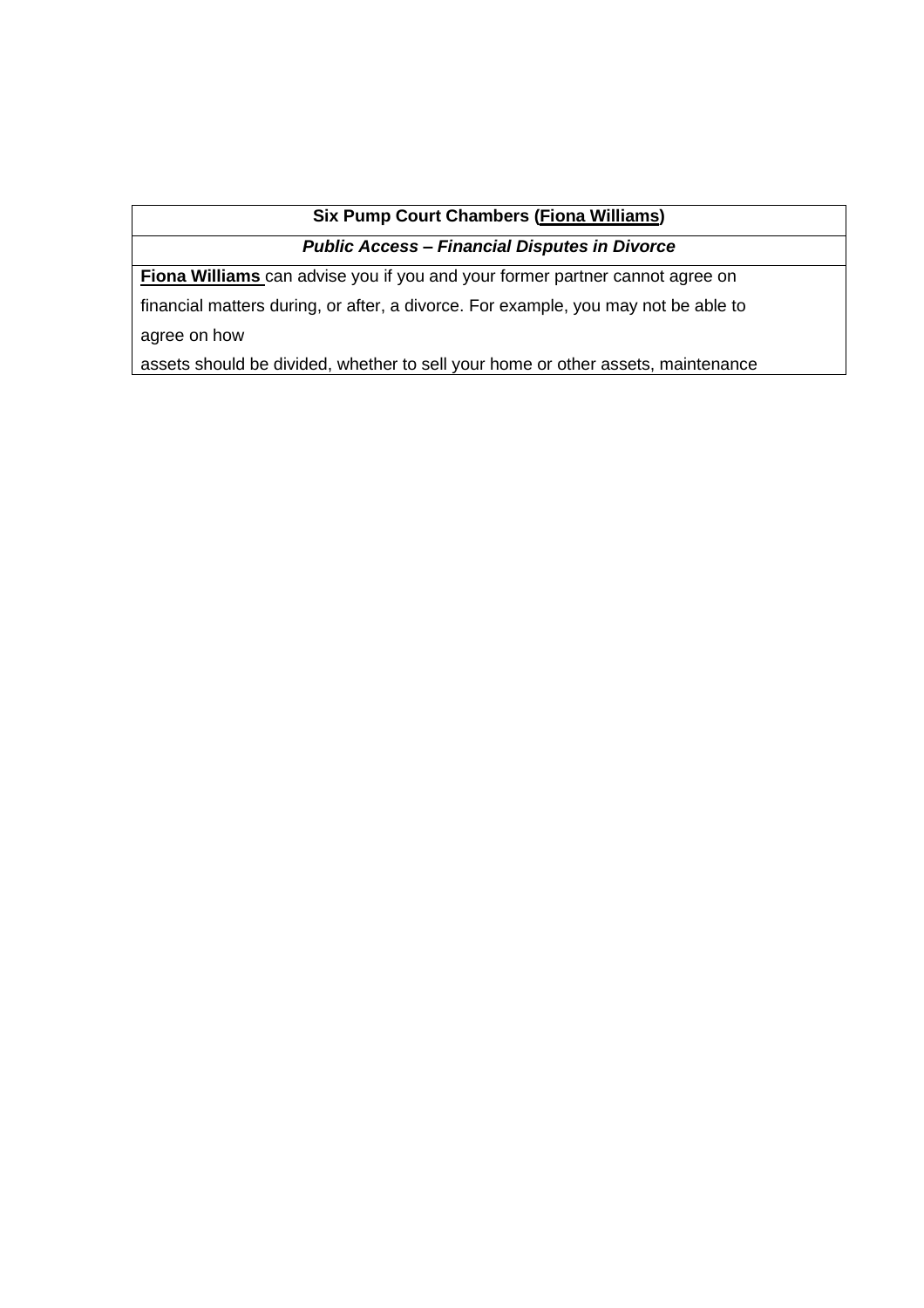payments, or pension sharing.

If you cannot agree, you can apply to a court for a financial order. You may need to attend a number of court hearings – our barristers can represent you in these hearings.

### *Timescales*

Timescales for your case may vary depending on factors such as barristers' availability, the value and complexity of your assets, whether you have children, how much you have already agreed with your former partner, and their approach. Written advice on your financial dispute will be available within two to four weeks where possible. As a guide, court hearings for a financial order tend to take six to twelve months. This does not include possible appeals.

### *Fees*

I may charge fixed fees, which means that you will be charged a set amount of money for the work. Below I have provided estimates based on the ranges of fixed fees for my work, where the parties have joint assets which are worth less than £300,000. All fees include VAT (where applicable).

If I charge fixed fees, these may be towards the higher end of the range if you need more detailed advice. If you have a particularly complex case, your fees may also be higher than the estimates below. There are also likely to be additional costs of £X, for X.

| Stage of case                                 | <b>Ranges of fixed fees (estimates)</b>                                      |
|-----------------------------------------------|------------------------------------------------------------------------------|
| Written advice on your financial dispute      | $£500 + vat - £1500 + vat$                                                   |
| Preparation of case, including meetings with  | Preparation case – please see below (First                                   |
| you and assistance with drafting of any court | Appointment/First hearing/FDR/Final<br>Hearing. Meetings £500 - £1,500 + vat |
| documents                                     | Any pre court meetings/conferences - £500                                    |
|                                               | $-£1,500 + vat.$                                                             |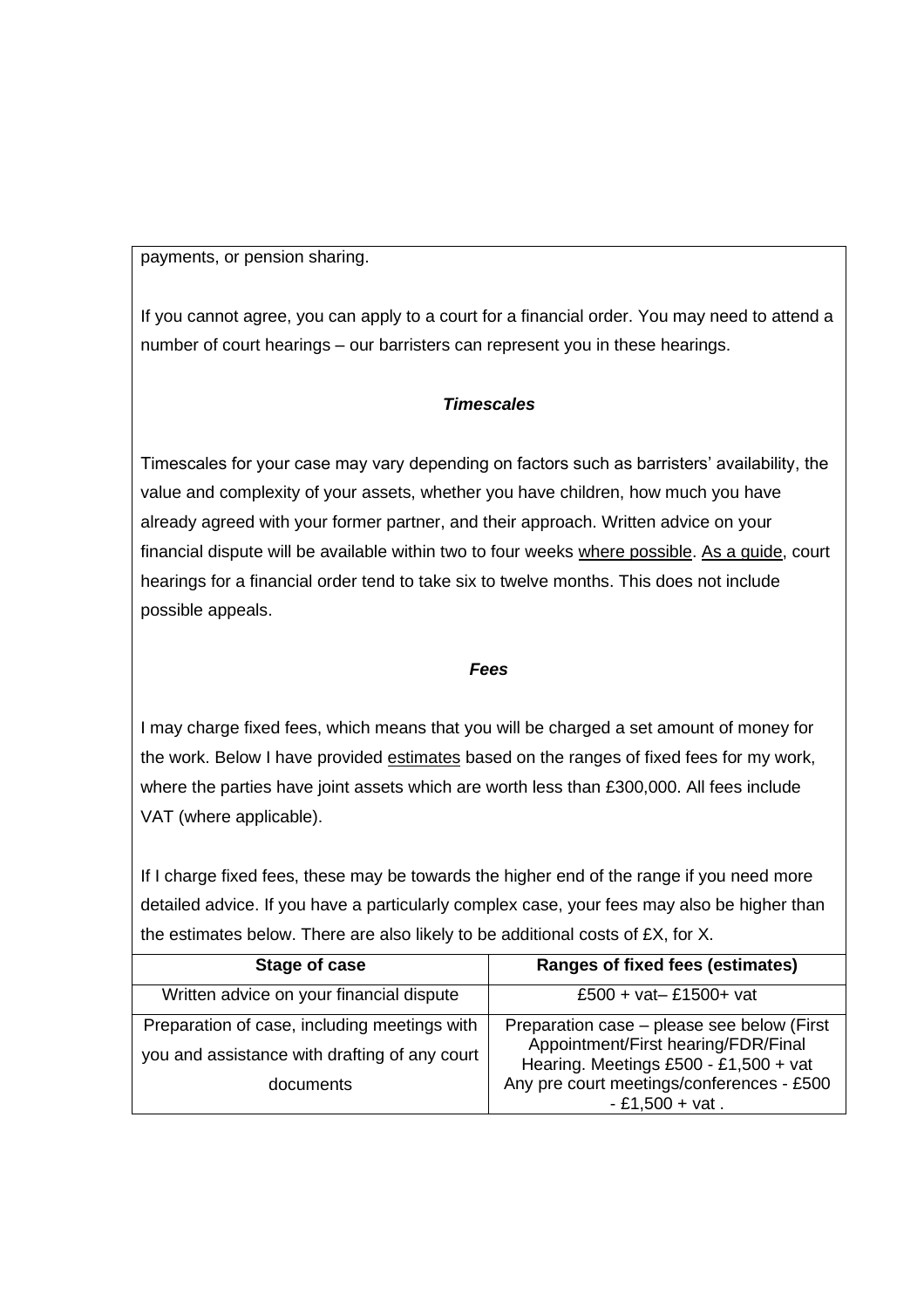| First appointment (first court hearing                                                            | £1000 $-$ £1200+ vat         |  |
|---------------------------------------------------------------------------------------------------|------------------------------|--|
| exchanging financial information)                                                                 |                              |  |
| Financial dispute resolution appointment                                                          | £2,000 + vat $-$ £3,000+ vat |  |
| (second court hearing to reach a financial                                                        |                              |  |
| settlement)                                                                                       |                              |  |
| First day of final hearing (if no settlement                                                      | £3,000 $-$ £4,000 $+$ vat    |  |
| was reached in the financial dispute                                                              |                              |  |
| resolution appointment)                                                                           |                              |  |
| Court appearances per day, after the first                                                        | £750 - £950+ vat             |  |
| day of the final hearing                                                                          |                              |  |
| <b>Contact Us</b>                                                                                 |                              |  |
|                                                                                                   |                              |  |
| All information is correct as of 1 <sup>st</sup> January 2020, but fees are estimates only. For a |                              |  |
| quotation, please contact the clerks on 020 7797 8400 (or e-mail                                  |                              |  |

clerks@6pumpcourt.co.uk). Please also contact the clerks if you and your former partner have joint assets which are worth more than £300,000.

This example complies with the additional price and service transparency requirements as, in relation to the relevant Public Access service, it states:

- The pricing model (fixed fee, although other pricing models can be used. See the hourly rate example below);
- Indicative fees and the circumstances in which they may vary;
- Whether the fees include VAT (where applicable);
- Likely additional costs;
- The price information in the form of ranges for barristers in chambers (although price information can also be provided in the form of average fees for barristers in chambers, or in relation to individual barristers – see the mandatory rules on price transparency in section 2);